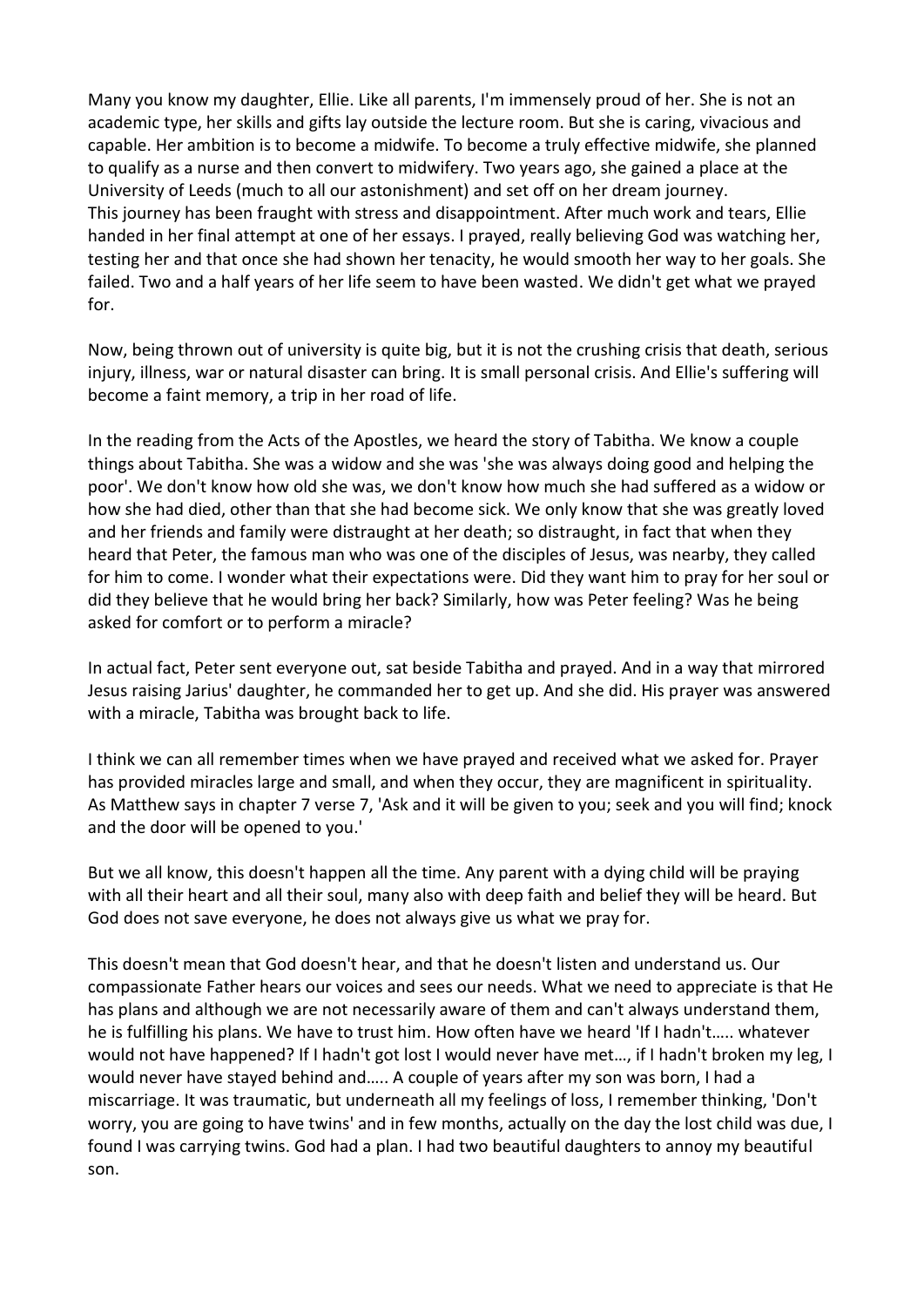Now, I don't want to be flippant about this. Some very bad things have happened to some incredibly good people, many of whom have great faith and pray with devotion; those trapped in Mariupol, for example, must be praying for their safety and wondering why they are in such a terrifying position. The answer that God has another plan is not always consoling, especially if they cannot see the plan or the plan does not make their life better or more fulfilled. I do not know the answers here and cannot even begin to imagine their trauma. I do want to acknowledge that this happens.

So what is the point of praying if we don't always get what we pray for? What is the point of asking for something, if God has a different idea? Why don't we all just go about our lives and let God get on with his plans? It seems to me, that prayer is not a request service. Matthew, elsewhere in his Gospel says, 'Fear not, for I am with you; be not dismayed, for I am your God; I will strengthen you, I will help you, I will uphold you with my righteous right hand.' Whatever God decides is our road, he is God, he will be at our sides and he will strengthen us.

To me, the reason for praying is very like the reason for a conversation; it is not one sided. Jesus taught us to pray, to ask for help. But we need to listen for the answer, be open minded to changes and challenges. He will be by our side, he will guide us and support us, but we have to listen and trust him. Like a conversation, prayer brings us closer to God, helps us understand him and his love for us. Our life with God is eternal and his plans go through our life on Earth to our life in heaven. The combined reading of Psalm 23 and Revelations 7 earlier shows us that God's care of us is earthly and heavenly. When we pray for help, He will listen with compassion. Perhaps what we ask for is our road, and we will receive our desires. If not, he will give us the strength and fortitude to continue the path we didn't want to take.

I have no idea what Ellie is going to do now, nor does she. The path she thought she was following has been closed. But there are other paths now. With prayer she will choose another way. God will give her confidence, he will put his arms around her and guide her to the route he has planned. Jeremiah says, 'Be strong and courageous. Do not be frightened, and do not be dismayed, for the Lord your God is with you wherever you go.' And every time we recite the prayer Jesus taught us we say, 'your kingdom come, your will be done, on earth as it is in heaven.' Amen

**Reader 1:** The Lord is my shepherd, I shall not want.

**Reader 2:** The one who is seated on the throne will shelter them.

**Reader 1:** He makes me lie down in green pastures; he leads me beside still waters; he restores my soul. He leads me in right paths for his name's sake.

**Reader 2:** They will hunger no more, and thirst no more.

**Reader 1:** Even though I walk through the darkest valley, I fear no evil; for you are with me; your rod and your staff – they comfort me.

**Reader 2:** The sun will not strike them, nor any scorching heat.

**Reader 1:** You prepare a table before me in the presence of my enemies; you anoint my head with oil; my cup overflows.